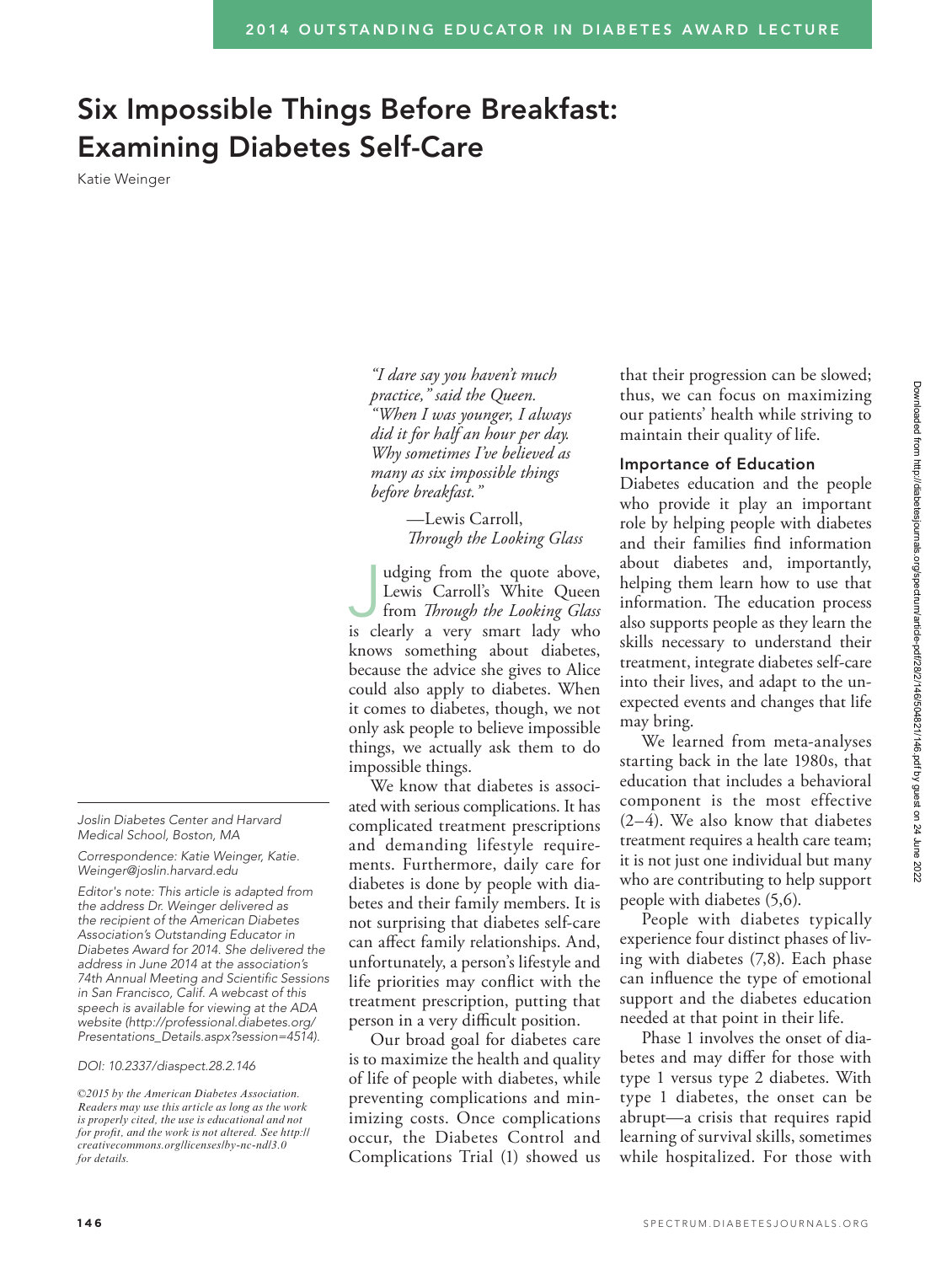type 2 diabetes, the onset may be slower, more insidious. In fact, some people may consider the development of type 2 diabetes to be a normal part of aging, particularly if some of their family members have diabetes.

Newly diagnosed people with type 1 diabetes and their families must quickly come to terms with living with a chronic disease and the risks for acute complications such as hypoglycemia and diabetic ketoacidosis, as well as long-term micro- and macrovascular complications. Those with type 2 diabetes may be facing the need to change lifelong eating and exercise habits, as well as worrying about future complications. In both cases, individuals and families may need to acquire information rapidly and to adapt to demanding prescriptions and self-care regimens. They are losing their identity as a healthy person and are now becoming a person with a serious chronic illness and very real risks for future complications.

Once people get used to living with diabetes, they enter Phase 2, the health maintenance and complications prevention phase. Most people with diabetes reside in this phase. Our goal is to keep them there for as long as possible, until someone finds a cure. The focus of treatment and education during this phase focuses on prevention of complications, medications, and self-care.

This is the time during which people need to consolidate their lifestyle habits and align them with their health care needs. However, many people during this phase also put diabetes on the "back burner," as competing demands and priorities take over and diminish self-care efforts.

If individuals are in a stressful work environment, if they are trying to raise a family, or if they are going off to college and meeting new friends and learning new things, diabetes may be assigned a lower priority in their lives. Life is keeping them busy enough.

Unfortunately, this state of affairs can usher in Phase 3, when early complications set in.

This begins a new disease trajectory; suddenly, patients realize they are at serious risk of losing an important ability. Some people respond to the early diagnosis of complications by becoming energized; it is their wake-up call to start managing their diabetes better. Others may respond with a sense of fatalism and increased distress. They may become too incapacitated to adequately manage their diabetes. Each person may need a different type of support and education to cope and to maximize their health and quality of life.

Finally, in Phase 4, complications dominate, and diabetes often again becomes a lower priority, as patients focus more on the comorbidities and complications that require more care or cause more pain. Their efforts may shift away from diabetes, and they may actually have a whole new team of health care providers—physicians, nurses, and dietitians—focusing on their kidney disease, or their heart disease, or some other problem other than their diabetes.

#### Progress and Challenges

The diabetes care community has made some major strides in recent decades. For example, we have seen from National Health and Nutrition Examination Survey data that 52.5% of adults with diabetes attained an A1C <7% in the 2007–2010 period, compared to 43.1% in the 1988–1994 period (9,10). Similarly, between 1990 and 2010, the incidence rates of several key diabetes complications decreased. These included acute myocardial infarction (–67.8%), death from hyperglycemic crisis (–64.4%), stroke (–52.7%), amputations  $(-51.4\%)$ , and endstage renal disease (–28.3%) (11).

This success has resulted from several factors, including new medications, improved access to care, more emphasis on prevention, and particularly improved access to diabetes education. But we still have many people to reach. We need fresh, innovative approaches to help more people with diabetes better manage their self-care and follow their treatment regimens so they, too, can realize the benefits of better glycemic control and prevent complications.

## Collaborating and Understanding

Diabetes requires a collaborative approach involving patients, providers, and patients' families all working as a team and agreeing on treatment strategies. But this assumes that they are all on the same page. So let's spend a few minutes talking about diabetes self-care and what a person with diabetes does every day.

The three main areas of diabetes self-care include healthy eating, getting physical activity, and taking medications; these are the activities people with diabetes have to manage every day. To see how they are doing at any given moment, they monitor their progress by checking their glucose levels. The American Association of Diabetes Educators' AADE7 Self-Care Behaviors (12) identified three important supports needed to accomplish these activities: *1*) healthy coping skills, *2*) problem-solving skills, and *3*) behaviors to reduce risks for complications and comorbidities. At the Joslin Diabetes Center, we thought it important to add one more: that patients must work with their health care team because the relationship with the provider team is the foundation of successful diabetes self-care.

There are two types of goals prevalent in the treatment of diabetes. The first is medical goals, which are often laboratory based and include such measures as A1C, LDL cholesterol, and BMI. Medical goals are typically followed prospectively and are the basis for changes in treatment or adjustments in medications. The second type of goals is self-care goals, which focus on the activities people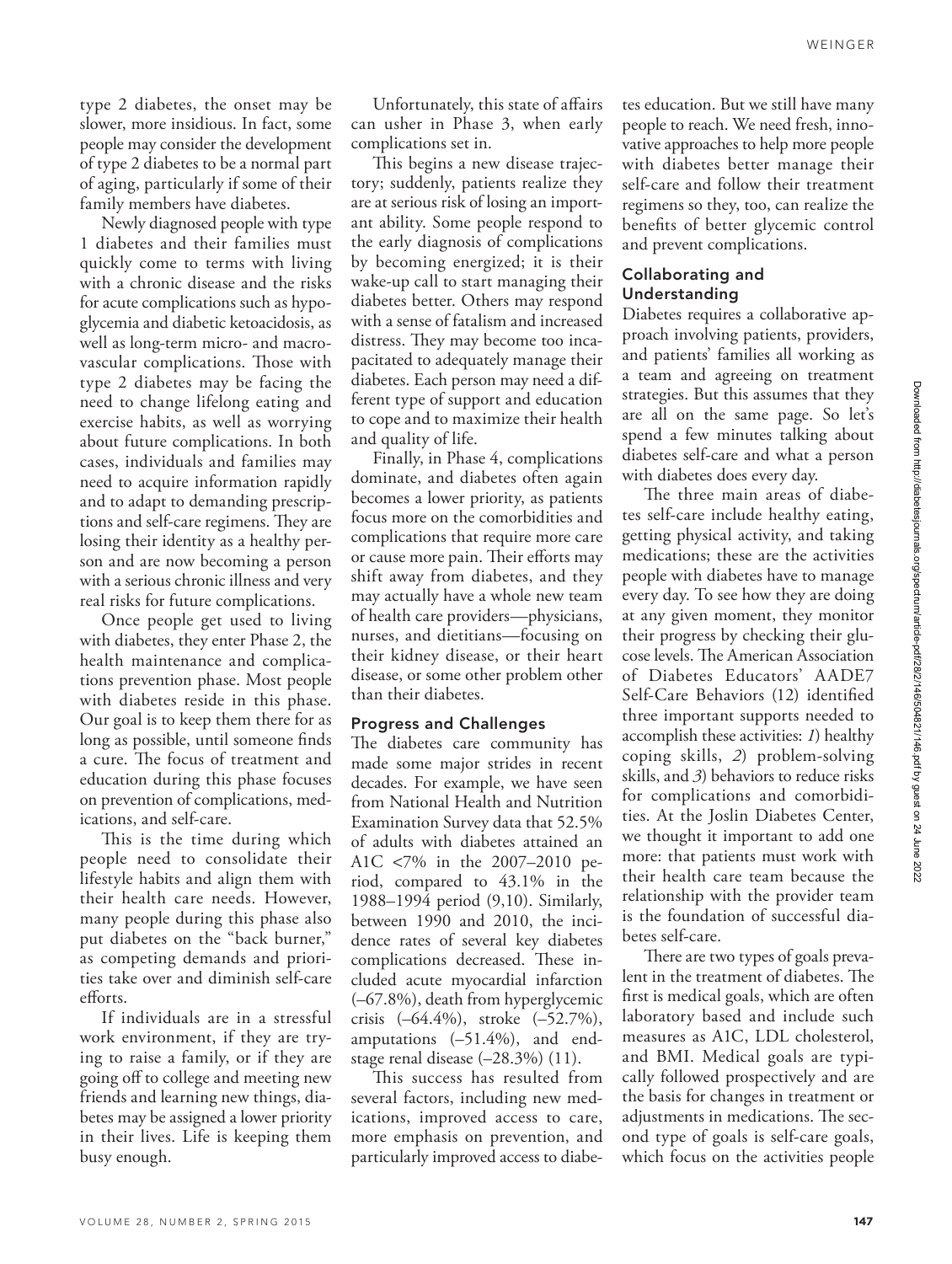with diabetes strive to do each day to better manage their condition.

Although patients do need to know and understand their medical goals, they depend on their self-care goals to direct their day-to-day lives and, ultimately, help them to achieve and maintain long-term health. Thus, people living with diabetes tend to focus on the daily activities that influence their glucose levels. They target their self-care goals, whereas their medical care team may be targeting their medical goals. Thus, patients often have a different focus than the professional members of their team. As providers, we need to understand patients' struggles to meet their selfcare goals and respect the emphasis they may place on those, over the medical goals we track in their clinic records. We need to be mindful of what living each day with diabetes feels like for our patients.

## Factors Affecting Self-Care Success

There are three broad categories of factors that affect a people's ability to perform self-care behaviors: internal person factors, external person factors, and external environmental factors.

Internal person factors include such things as cognitive ability, including memory, intellect, organizational ability, ability to plan and problem-solve, and health literacy and numeracy. It also includes motivation, desires, and fears, as well as priorities, attitudes, beliefs, and life experiences. Within this category, we also find their cognitive model, how they approach life, what they think about the meaning of things in their lives, and their coping responses. And we find self-esteem and self-efficacy, education, and also knowledge and understanding of their self-care plan. There are also physiological factors, including their comorbidities, complications, and the existence of depression, anxiety, or other affective issues. These are all personal characteristics that influence people's

behavior and can influence how they behave and how they communicate with their diabetes team.

External person factors include not only how much, but the type of family and social support they have and the intimacy of their family relationships. It includes work-related stress, as well as how physically active their job is, how much privacy they are afforded during working hours, and their work schedule. It also includes their income. And, it includes their relationship with the health care team, as well as whether they have health insurance and what type they may have. These are all external issues that can exert great influence over people's ability to manage their diabetes.

The third category, external environmental factors, includes external factors within the work environment such as the food choices available during the workday and whether the employer provides health insurance. It also includes the availability of and access to appropriate health care. And, it includes community factors such as the culture and mores of their particular community; the availability and costs of healthful foods at neighborhood stores; neighborhood safety and access to safe exercise; and the need to drive versus a walking-friendly locale or the availability of public transportation.

One of the most important internal personal factors related to diabetes self-care is knowledge and understanding of health information. Each person has a lens for filtering information based on his or her experiences, perceptions, and attitudes. The amount of information people retain and how they interpret that information differs from one person to the next (13–15). The perceived importance of information may shift as people become accustomed to living with diabetes. The priority assigned to some aspects of self-care may diminish as other life events and competing priorities become more important (13).

Another crucial set of personal internal factors include the degree to which they feel guilt and self-blame regarding their diabetes. We have done some qualitative studies with patients with diabetes and physicians, in which we asked about their struggles to meet treatment goals. One such study (16) found that many patients used self-deprecating language when asked about their struggles in reaching glycemic targets and discussing self-care. One person said, "That's the reason I think I can't reach glycemic goals. It's because I'm selfish and I'm lazy." Another person said, "Because I think I'm such a bad patient—it's me that's the problem."

In a survey study, we looked at some of the characteristics of >360 patients in good versus poor glycemic control (K.W., unpublished observations). As shown in Figure 1, we found that for both people with type 1 diabetes and those with type 2 diabetes, patients with an A1C <7% had lower depressive symptoms, less diabetes-related emotional distress, less frustration with self-care, and a much higher frequency of self-care than those with an A1C level >8%.

Another particularly important internal person factor is executive function, which encompasses a range of adaptive abilities that enable people to analyze information and carry out plans. Creativity, abstract thought, introspection, attention, memory, reasoning, planning, problem-solving, and organizational abilities all fall under the umbrella of executive function; these are the high-level cognitive skills necessary for adequate diabetes self-care. When someone is attempting to integrate complex self-care behaviors into a busy life, these skills are extremely important, yet difficult to learn and difficult to teach.

As part of the survey study of patients coming into the clinic for medical or education visits, we simply asked patients, "Do you manage time well?"—a yes or no question. We then looked at the frequency of their self-care behaviors as measured by the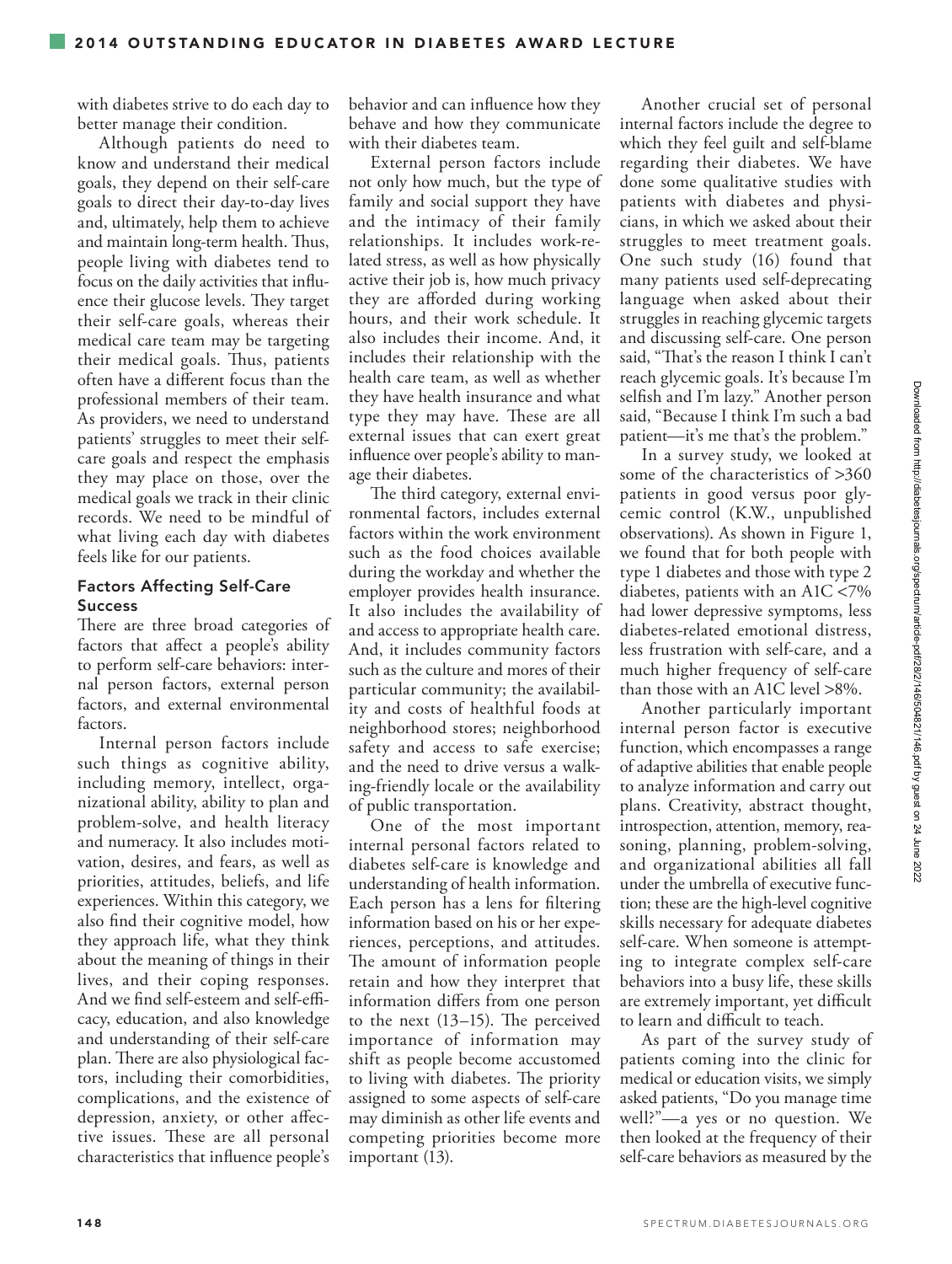

■ FIGURE 1. Characteristics of patients with (A) type 1 diabetes and (B) type 2 diabetes, in good versus poor control (*n* = 367).

Self-Care Inventory-R (17). We found that those who reported managing time well carried out more self-care behaviors than those who reported that they did not manage time (65 vs. 53, *P* <0.001 for people with type 1 diabetes; 64 vs. 55, *P* <0.01 for those with type 2 diabetes).

We found similar results for glycemic control, with those who reported managing time well having better mean A1C results than those who reported not managing time well (7.8 vs. 8.9%, *P* <0.001 for those with type 1 diabetes; 8.2 vs. 8.9%, *P* <0.001 for those with type 2 diabetes). There were similar findings related to diabetes-related emotional distress and frustration with self-care, as well, with those in better glycemic control having lower levels of distress and frustration.

### Incorporating Cognitive Behavioral Strategies in Diabetes Education

Based on these and other data, we developed an intervention incorporating cognitive behavioral therapy (CBT) strategies for educators to use to help patients manage their diabetes better, with the overall goal of improving glycemia (18). The purpose was not to have the educators become therapists, but rather to evaluate whether educators could use these CBT techniques to support patients in their self-care efforts.

In this study, we randomized 222 adults (50% with type 1 diabetes; 50% with type 2 diabetes) to one of three education arms. The experimental education program, Breaking Down Barriers, was a highly structured group intervention in which the educators were trained to use CBT strategies such as cognitive restructuring any time participants expressed self-blame. The second arm was an attention control group, in which participants received the same educational content using standard group education strategies. Both groups had the same number of sessions (five 2-hour sessions), the same amount of homework, and same amount of exposure to educators, and both received very high-quality education. The third arm received individual education; participants had as many appointments with a nurse educator and a dietitian as they wanted for 6 months. All classes were separated by type of diabetes, based on previous work by Smaldone et al. (19).

All participants had an A1C >7.6%, and nearly all had an A1C ≥8%; mean A1C was  $9.0 \pm 1.1\%$ . The average age of participants was  $53 \pm 12$  years; the mean duration of diabetes was  $18 \pm 12$  years; and the mean number of years of education was  $15 \pm 2$  years. Assessments were performed at baseline and 3, 6, and 12 months after the intervention.

We found that all arms improved, confirming that diabetes education is effective. The graph on the left side of Figure 2 shows results for all patients,

with each line representing one of the interventions. A1C at 3 months improved in all three groups, with the greatest improvements among participants in the intervention group, and, on average, participants were able to maintain these improvements over time. When we examined the data by type of diabetes, as shown in the graphs on the right side of Figure 2, we found that, again, all of the education strategies worked, and participants with type 2 diabetes responded the best to the CBT-based education, achieving nearly 1 percentage point mean improvement in A1C. Thus, the highly structured CBT-based education group did very well for individuals in poor control.

The type of education provided did not affect BMI, and all arms had similar levels of distress. The number of blood glucose checks and reported frequency of self-care improved for all groups. Interestingly, more participants who answered "no" to the question, "Are you an organized person?," improved their diabetes control in the intervention arm compared to the attention control and individual education arms. However, for participants answering "yes" to the question about being organized, there was no difference in the percentage of people who improved in each of the three arms. We concluded from this that the CBT-based approach worked best for individuals who were less organized and worked as well as the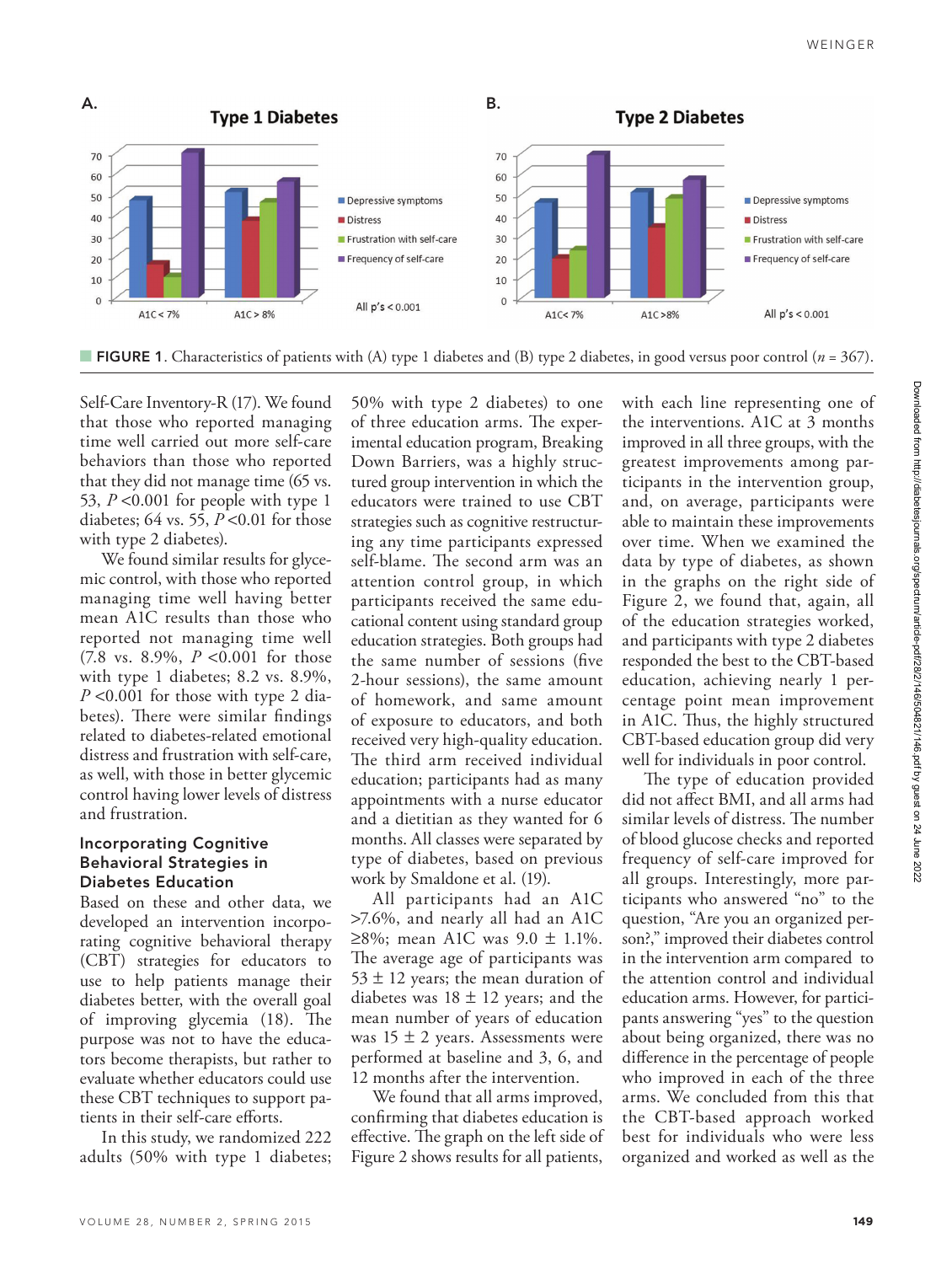

**E** FIGURE 2. Impact of structured education incorporating CBT strategies. Mean A1C levels over time are depicted for the three intervention groups for (A) all participants, (B) those with type 1 diabetes, and (C) those with type 2 diabetes. Error bars represent 1 standard error. Reprinted with permission from Ref. 18.

other approaches for individuals who were more organized.

A 5-year follow-up of this study is now underway. We are finding that, after 5 years and with no reinforcement of the education, participants are maintaining their improvements, although still not reaching target A1C goals.

### Lessons Learned

The study described above and many others through the years have taught us several lessons. Most importantly, we know that individualizing the educational approach is extremely important. In selecting the most appropriate approach, we must consider such factors as the type of diabetes each person has, the phase of diabetes each person is in, and each person's personal characteristics, including their organizational and planning abilities and other factors such as whether they also exhibit symptoms of depression, anxiety, or other affective disorders. Other research from our group (20) has suggested that the presence of elevated depressive symptoms diminishes how openly people discuss diabetes self-care with their providers, and strong patient-provider communication is a key component of supporting people in their efforts to manage their diabetes.

### The Importance of Evaluating New Approaches

Diabetes educators are some of the most creative people in the diabetes care community and often develop new tools and strategies to use with their patients. For example, in a project currently underway at the Joslin Diabetes Center, curriculum developers have created a video to serve as a multi-use educational tool to stimulate discussion and thus facilitate more active, less passive, classroom sessions. Although the video is engaging and fun to watch, we do not know yet whether it will motivate people or affect their behavior. We also do not yet know whether educators will be able to use it effectively to stimulate discussions about